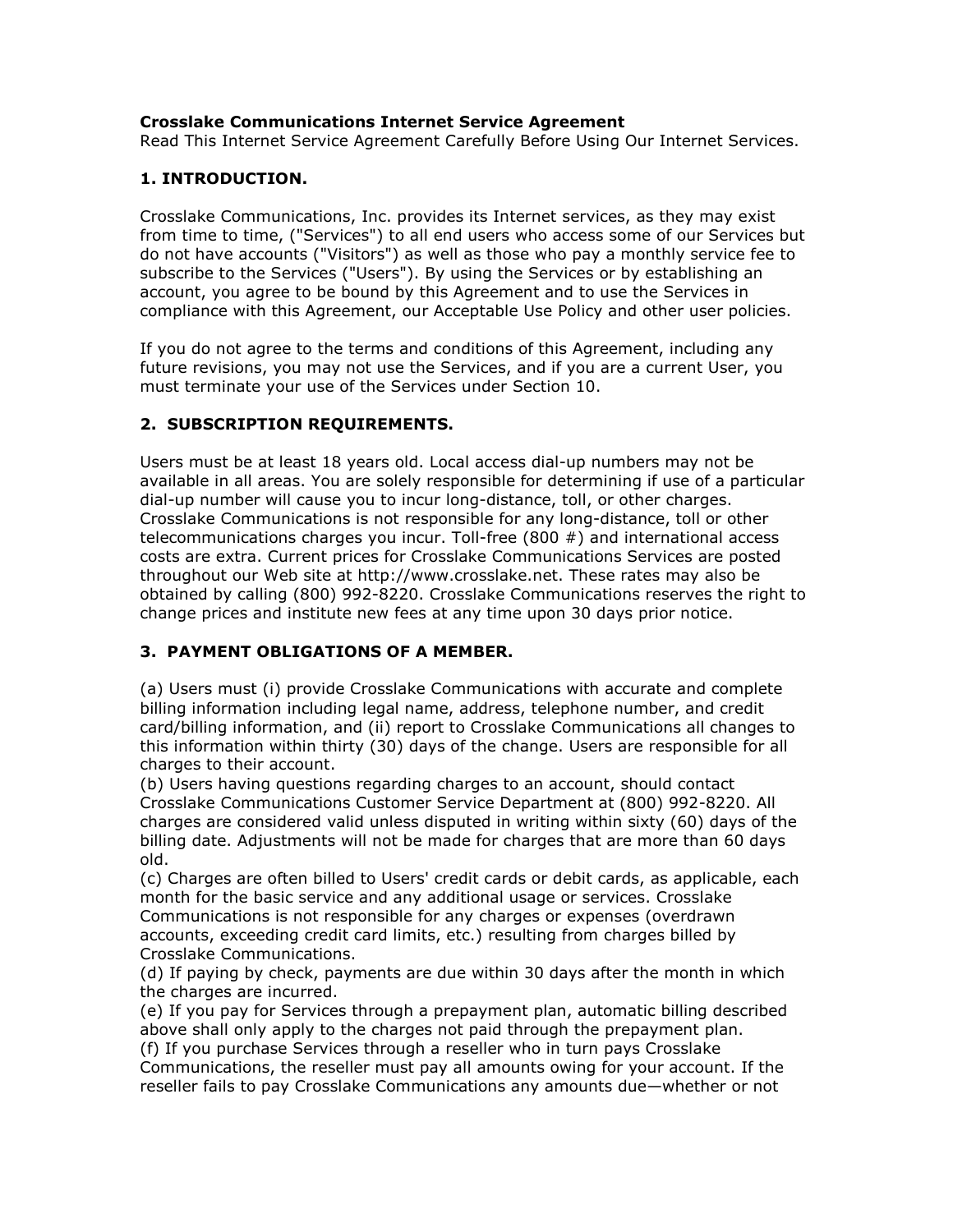you have paid the reseller—your account will be subject to suspension or cancellation until you or the reseller has paid all amounts due.

(g) Delinquent accounts may be suspended or canceled at Crosslake Communications sole discretion; however, charges will continue to accrue until the account is canceled. Crosslake Communications may bill an additional charge to reinstate a suspended account.

### 4. MEMBER'S ACCOUNT, PASSWORD, AND SECURITY.

Users receive a username, password and account designation upon registration. You and members of your household or business, if you have purchased a business account, are the only authorized users of your Crosslake Communications account and must comply with this Agreement. You must keep your password confidential so that no one else may access the Services through your account. You must notify Crosslake Communications within 24 hours of discovering any unauthorized use of your account.

Using a personal account for high volume or commercial use (e.g., revenue generation, advertising, etc.) is prohibited. Email accounts exceeding 30MB in size may, at Crosslake Communications discretion, be transferred to a compressed temporary file or storage. Crosslake Communications may delete the temporary file from the server 60 days after notifying you. Any free Web site exceeding 25MB may be suspended until the User brings the disk space usage under 25MB or less or additional megabytes are purchased. Any free Web site exceeding 250MB of traffic will be billed for excess traffic. You may establish a commercial or high-volume account by calling (800) 992-8220.

Usernames, passwords and email addresses are Crosslake Communications property and Crosslake Communications may alter or replace them at any time.

#### 5. MONITORING THE SERVICES.

Crosslake Communications has no obligation to monitor the Services, but may do so and disclose information regarding use of the Services for any reason if Crosslake Communications, in its sole discretion, believes that it is reasonable to do so, including to: satisfy laws, regulations, or governmental or legal requests; operate the Services properly; or protect itself and its Users. Please see our Privacy Policy. Crosslake Communications may immediately remove your material or information from Crosslake Communications servers, in whole or in part, which Crosslake Communications, in its sole and absolute discretion, determines to infringe another's property rights or to violate our Acceptable Use Policy. Crosslake Communications reserves the right to monitor bandwidth usage of any circuit and bill overages based upon acceptable usage levels. 35 gigabytes (GB) per month is considered acceptable on a 1 megabit (Mb) connection. Overages are based on this amount and will be billed at \$10 per GB per month over the allowed amount. All circuit speeds are based on this amount, for example a 5Mb circuit is allowed 5 times 35GB, or 175GB per month. In certain cases a circuit may be suspended or reduced in capacity if the allowed monthly bandwidth usage amount is exceeded.

#### 6. DISCLAIMER OF WARRANTIES and LIMITATION OF LIABILITY.

EXCEPT FOR CERTAIN PRODUCTS AND SERVICES SPECIFICALLY IDENTIFIED AS BEING OFFERED BY Crosslake Communications, Crosslake Communications DOES NOT CONTROL ANY MATERIALS, INFORMATION, PRODUCTS, OR SERVICES ON THE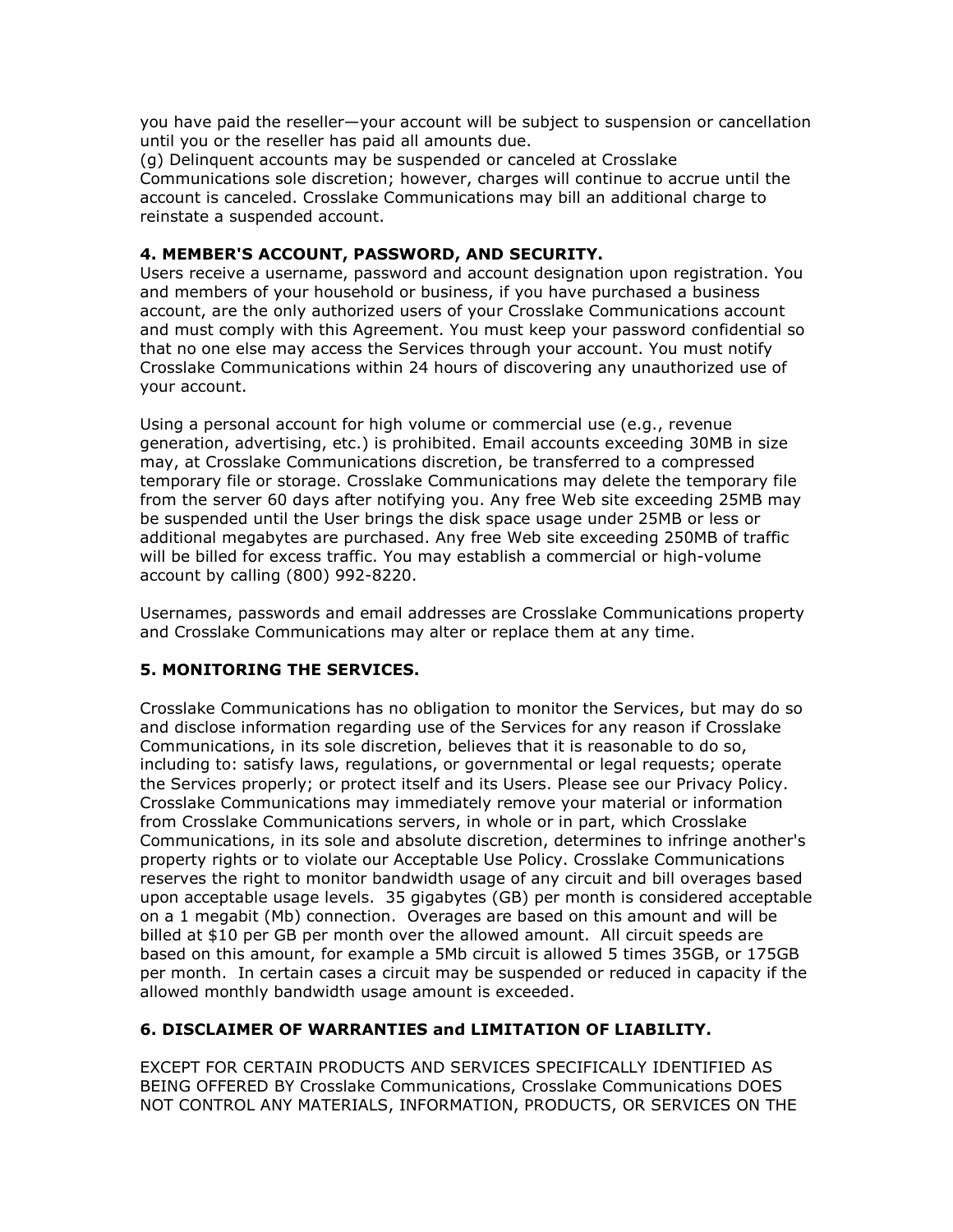INTERNET. THE INTERNET CONTAINS UNEDITED MATERIALS, SOME OF WHICH ARE SEXUALLY EXPLICIT OR MAY BE OFFENSIVE TO YOU. Crosslake Communications HAS NO CONTROL OVER AND ACCEPTS NO RESPONSIBILITY FOR SUCH MATERIALS. YOU ASSUME FULL RESPONSIBILITY AND RISK FOR USE OF THE SERVICES AND THE INTERNET AND ARE SOLELY RESPONSIBLE FOR EVALUATING THE ACCURACY, COMPLETENESS, AND USEFULNESS OF ALL SERVICES, PRODUCTS, AND OTHER INFORMATION, AND THE QUALITY AND MERCHANTABLENESS OF ALL MERCHANDISE PROVIDED THROUGH THE SERVICE OR THE INTERNET.

THE SERVICES ARE PROVIDED ON AN "AS IS" AND "AS AVAILABLE" BASIS. Crosslake Communications DOES NOT WARRANT THAT THE SERVICES WILL BE UNINTERRUPTED, ERROR-FREE OR FREE OF VIRUSES, OR OTHER HARMFUL COMPONENTS. Crosslake Communications MAKES NO EXPRESS WARRANTIES AND DISCLAIMS ALL IMPLIED WARRANTIES INCLUDING, BUT NOT LIMITED TO, WARRANTIES OF TITLE, NONINFRINGEMENT, MERCHANTABILITY AND FITNESS FOR A PARTICULAR PURPOSE REGARDING ANY MERCHANDISE, INFORMATION OR SERVICE PROVIDED THROUGH Crosslake Communications OR THE INTERNET GENERALLY. NO ADVICE OR INFORMATION GIVEN BY Crosslake Communications OR ITS REPRESENTATIVES SHALL CREATE A WARRANTY. Crosslake Communications AND IT EMPLOYEES ARE NOT LIABLE FOR ANY COSTS OR DAMAGES ARISING DIRECTLY OR INDIRECTLY FROM YOUR USE OF THE SERVICES OR THE INTERNET INCLUDING ANY INDIRECT, INCIDENTAL, EXEMPLARY, MULTIPLE, SPECIAL, PUNITIVE, OR CONSEQUENTIAL DAMAGES. IN ANY EVENT, Crosslake Communications CUMULATIVE LIABILITY TO ANY MEMBER FOR ANY AND ALL CLAIMS RELATING TO THE USE OF THE SERVICES SHALL NOT EXCEED THE TOTAL AMOUNT OF SERVICE FEES PAID DURING A ONE-YEAR PERIOD.

# 7. WEBSITE USAGE.

Our site on the World Wide Web with its homepages in the domain "www.crosslake.net" or any other site operated by Crosslake Communications (the "Web site") is a complimentary information service offered by Crosslake Communications at no charge to users. We may provide links on the Web site to other Web sites which are not under our control. In general, any Web site which has an address (or URL) which does not contain "www.crosslake.net is such a Web site. These links are provided for convenience only and are not intended as an endorsement by Crosslake Communications of the organization or individual operating the Web site or a warranty of any type regarding the Web site or the information on the Web site.

You may provide a hypertext link to our Web site on another Web site, provided that: (a) the link must be a text-only link clearly marked "Crosslake Communications Web site", (b) the link must "point" to the URL "http://www.crosslake.net" and not to the other pages within the Web site, (c) the appearance, position and other aspects of the link may not be such as to damage or dilute the goodwill associated with our name and trademarks, (d) the appearance, position and other aspects of the link may not create the false appearance that an entity is associated with or sponsored by Crosslake Communications , (e) the link, when activated by a user, must display this Web site full-screen and not within a "frame" on the linked Web site, and (f) Crosslake Communications may revoke consent to link to our Web site at any time in its sole discretion. All other hypertext links to the Web site must be approved in writing by Crosslake Communications.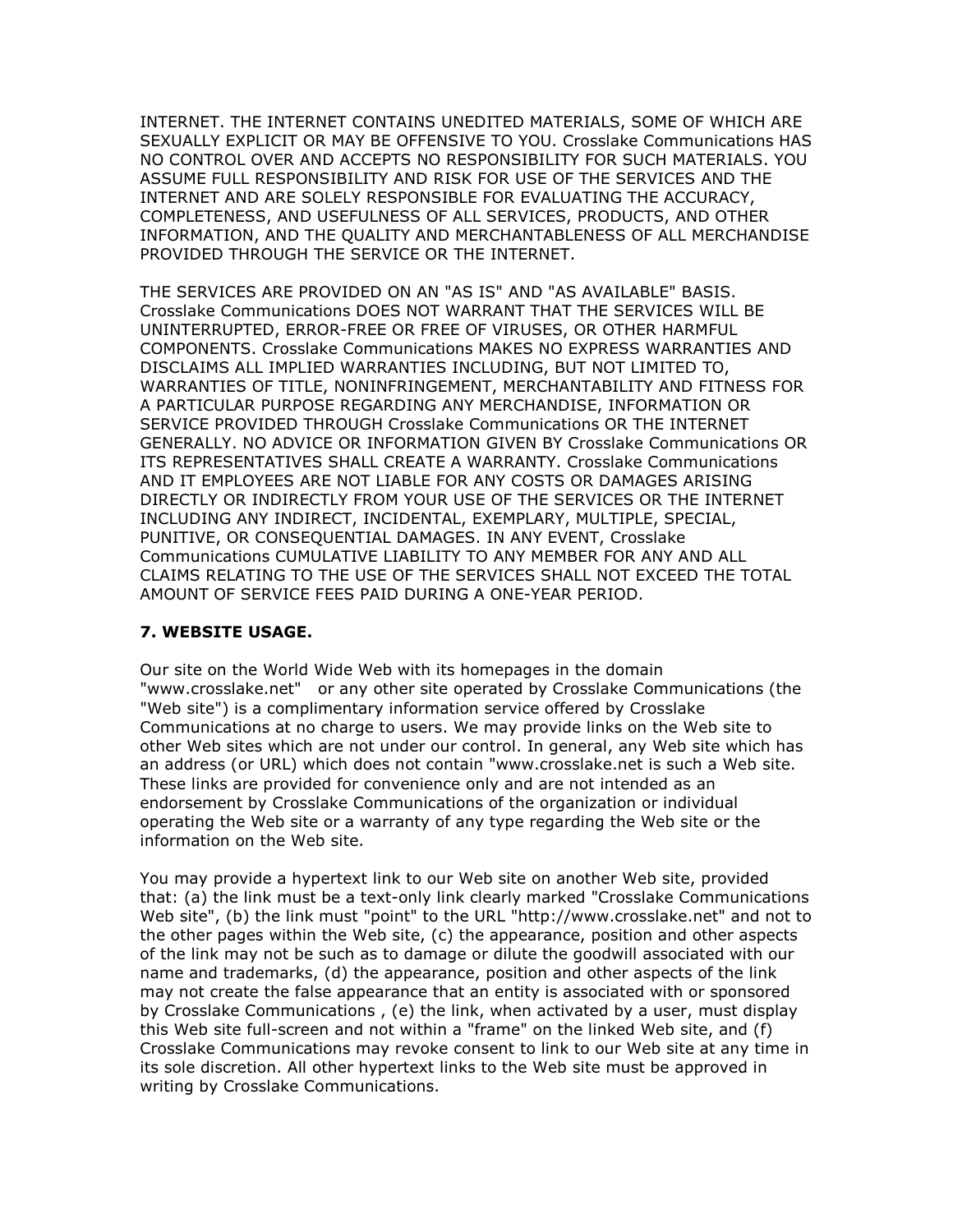Some portions of the Web site may be made available for the free exchange of ideas by participants and are not regularly monitored nor moderated by Crosslake Communications. Crosslake Communications assumes no responsibility and makes no warranty that it will undertake to screen or remove such material. You agree to hold Crosslake Communications harmless from all claims based upon the materials posted by others. Also, in exchange for availing yourself of the opportunity to upload or provide information to this site and any associated chat rooms or discussion areas, you will indemnify Crosslake Communications from any claims made by third parties regarding the material that you provide. Personal information posted by you to the Web site is posted at your own risk. Crosslake Communications will have no liability arising from use of that information . You shall not use the Web site to distribute or publish any advertising of goods or services, solicitations for funds, or other commercial messages. You agree that you will not post, upload or otherwise introduce a virus or other harmful code onto the Web site.

Your posting of material on the Web site or providing material to Crosslake Communications to use on the Web site will be deemed to be a grant by you to Crosslake Communications of a perpetual, irrevocable, worldwide, nonexclusive license to the material to include the material on the Web site and to reproduce, publish, distribute, perform, display, and transmit the material and to prepare derivative works as reasonably necessary to do so, and you waive all rights of attribution and integrity with respect to the material .

# 8. TERM OF AGREEMENT.

Continued use of the Services constitutes acceptance of this Agreement and any future versions. If you are dissatisfied with the Services or any related terms, conditions, rules, policies, guidelines, or practices, your sole and exclusive remedy is to discontinue using the Services, and, if you are a User, to terminate your account.

# 9. TERMINATION.

You may terminate your account at any time and for any reason by providing notice of intent to terminate to Crosslake Communications by calling our office at 218-692- 2777 and speaking to one of our Customer Service Representatives or Customer Service Assistants. Email termination of your basic Internet access account will not be accepted. To terminate DSL service, you must call our office and make arrangements with our staff. To terminate additional services, such as extra email boxes or Web site hosting, you may send an email to info@crosslake.net. Your termination will only be complete upon your receipt of a confirmation contact from Crosslake Communications. Charges to your account will stop accruing the day Crosslake Communications provides you a confirmation email. Any incoming email sent to cancelled accounts will not be forwarded to another account; instead, it will be bounced back to the sender. If your account included space on Crosslake Communications servers, anything stored on this space will be deleted upon termination.

Without prior notice, Crosslake Communications may terminate this Agreement, your password, your account, or your use of the Services, for any reason, including, without limitation, if Crosslake Communications, in its sole discretion, believes you have violated this Agreement, our Acceptable Use Policy or any of the applicable user policies, or if you fail to pay any charges when due. Crosslake Communications may provide termination notice to you by email addressed to your email account or by US